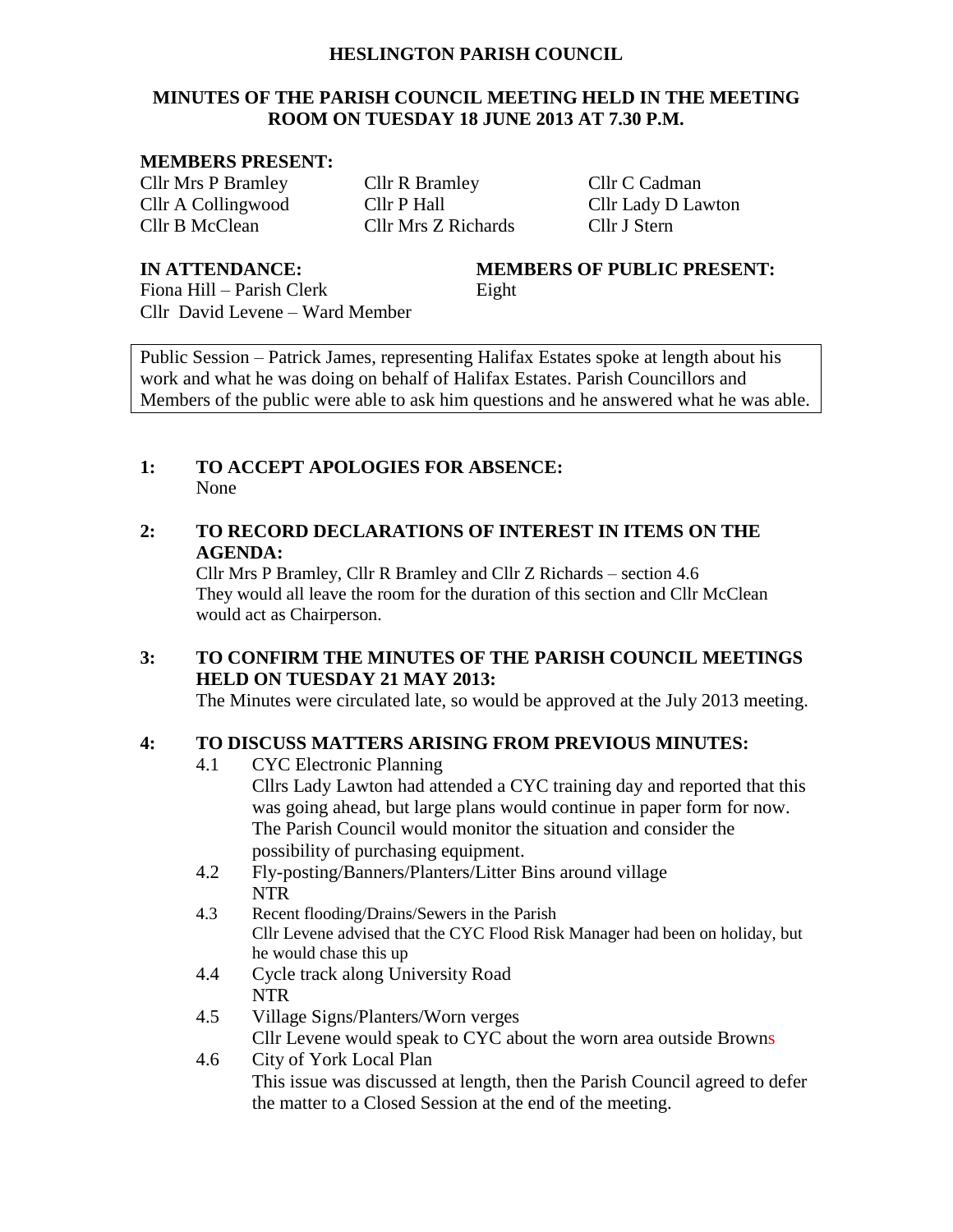• The Parish Council agreed that the Boundary Commission Review would be discussed that the next meeting.

# **5. TO DISCUSS, IF NECESSARY, LONG-STANDING MATTERS:**

- 5.1 Highway Matters Cllr Levene advised that the work on the speed table should start soon, as CYC had agreed in principle to meet the cost and negotiate with York University about a payment later. 5.2 University of York
	- Cllr Cadman would look into the reports that contractors were parking in the Church carpark without consent
- 5.3 Elvington Cllr Mrs Bramley advised that the recent appeal was rejected, the fines were adjusted and the Council were awarded costs.
- 5.4 Heslington Village Website NTR
- 5.5 Parish Newsletter Cllr McClean discussed the distribution list and noted some amendments.

# **6: TO RECEIVE ANY MATTERS RAISED BY MEMBERS OF PUBLIC:** None

# **7: TO REPORT AND MAKE RELEVANT RECOMMENDATIONS ON NEW PLANNING APPLICATIONS:**

7.1 13/01437/FUL Harvest Cottage, 8 Holburns Croft The Parish Council discussed this application and unanimously agreed that the Parish Clerk should write to CYC and advise that they had no objections. 7.2 13/01446/ADV Lloyds Bank, Main Street The Parish Council discussed this application and unanimously agreed that the Parish Clerk should write to CYC and advise that they had no objections. 7.3 13/01516/FUL Bede House, Field Lane

The Parish Council discussed this application and unanimously agreed that the Parish Clerk should write to CYC and advise that they had no objections.

# **8: TO REPORT PLANNING DECISIONS BY CITY OF YORK COUNCIL:** None

# **9: TO RECEIVE REPORTS FROM REPRESENTATIVES OF FOLLOWING OUTSIDE BODIES:**

- 9.1 Ward Cllr David Levene NTR (other than those discussed within the meeting)
- 9.2 North Yorkshire Police NTR
- 9.3 Heslington East Community Forum

There had been a positive meeting with, David Levene, CYC officers and several Members of the Forum to discuss the S106 agreement. There are limitations because the document is not well written. The Parish Clerk was asked to write to CYC and ask under the Freedom of Information Act – "since September 2008, what the total increase build for accommodation use, in sq ft, in the science part of the building and how does this accord with the planning approval."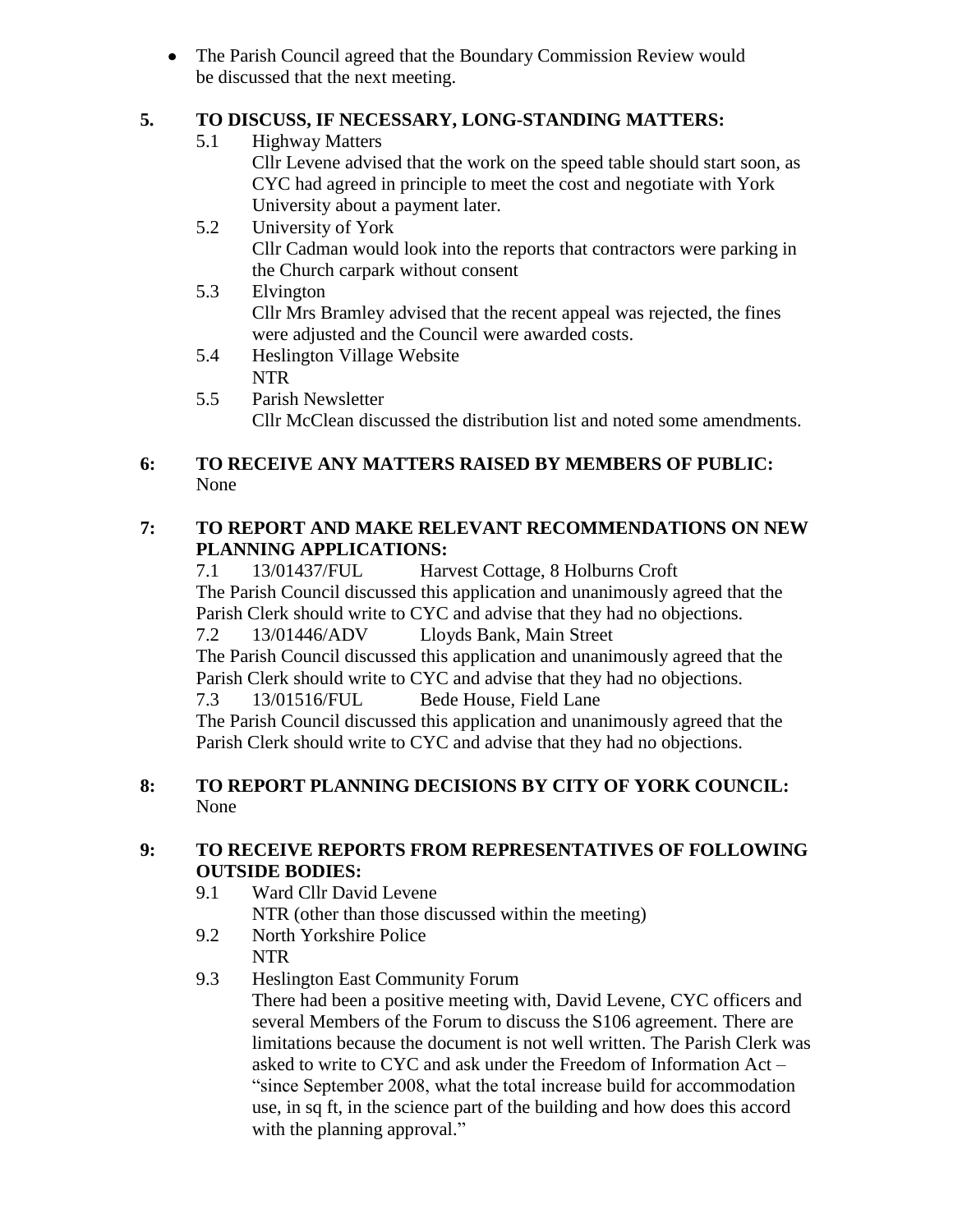- 9.4 Good Neighbourhood Forum NTR
- 9.5 Ouse and Derwent Drainage Board NTR
- 9.6 Sportsfield Cllr McClean advised that the Sportsfield had received approval for funding and the committee was looking for a Chairperson
- 9.7 York Environment Forum Cllr Lawton had attended a presentation about the local Plan, which she thought was terrible.
- 9.8 Alms Houses NTR
- 9.9 The Meeting Room NTR

# **10: TO REPORT ANY NEW CORRESPONDENCE RECEIVED BY THE COUNCIL:**

- RAY Winter Weather Toolkit
- Ward Committee Grant Application Pack
- David Wells Innovation Road/Church Lane blind bend(1)
- Roger Bean Bus shelter on Sussex Road (2)
- York Cycle Show sites to camp
- Deramore Arms car park charges/licence extension (3)
- The Good Councillors Guide  $-4<sup>th</sup>$  edition
- (1) The Parish Clerk had forwarded this email to CYC and several departments had visited the site and replied to Mr Wells

(2) The Parish Clerk had referred Mr Bean to CYC, as they owned all bus shelters.

(3) Amy-Juliet Reeve Rowley, Assistant, Deramore Arms, spoke to the meeting about the carpark charging scheme and the private event on Sat 06 Jul 13.

# **11: TO REPORT MATTERS RAISED BY MEMBERS:** None

# **12: TO DISCUSS MATTERS RAISED BY PARISH CLERK/RESPONSIBLE FINANCIAL OFFICER:**

12.1 Bookkeeping records for year ending 31Mar14 to date The Parish Clerk circulated copies around Parish Councillors.

12.2 Approve Budget 2013/2014

The Parish Council made some amendments to the draft, so the Parish Clerk would update the draft for the next meeting.

12.3 Internal Control Check(s)

What it should have said was - The Parish Clerk has worked the Year End, Risk Management, Review and Improvement controls in preparation for the Internal Audit.

12.4 Internal Audit Report

Yorkshire Internal Audit services had conducted the Internal Audit on Friday 14 June 2013 and a written report would follow.

12.5 Matters raised with/by Yorkshire Local councils Association (YLCA) Cllrs Mrs Bramley and Lady Lawton had attended the meeting on 06Jun13.